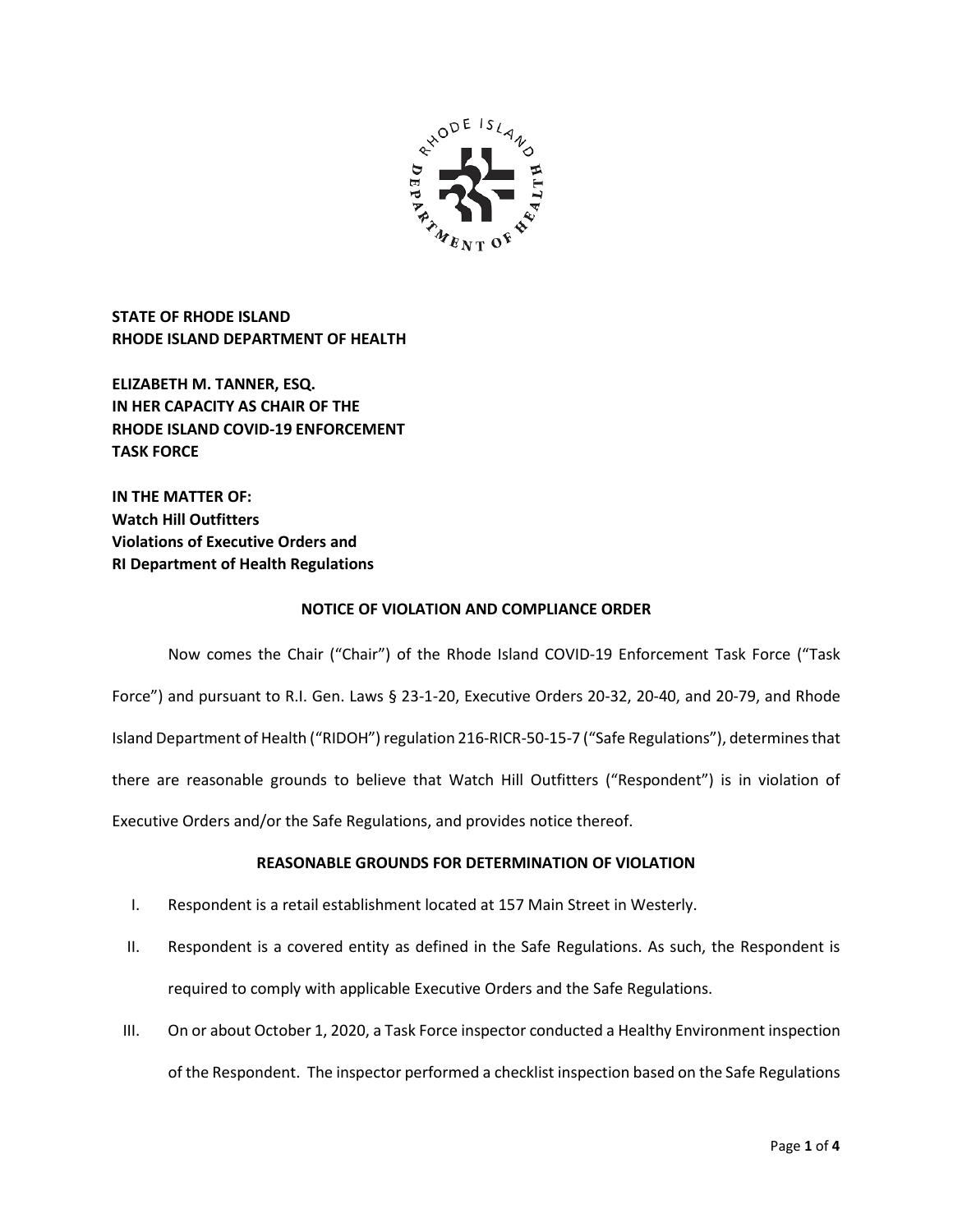and determined that Respondent scored an 8/11 for overall requirements. Of significance was the fact that none of the three (3) employees observed was wearing a cloth face covering when the inspector entered.

- IV. After the inspection, the inspector provided information and resources to the Respondent to help it achieve full compliance. This included a recommendation to the Respondent on how to access www.ReopeningRI.com and the relevant websites for the Executive Orders, rules, regulations, and guidance. The Respondent was also advised that an inspector would conduct a reinspection in the near future.
- V. On or about October 9, 2020, a different Task Force inspector conducted a reinspection of the Respondent. The inspector met with an employee and again performed a checklist inspection based on the Safe Regulations. The inspector determined that the Respondent scored a 7/12 for overall requirements. Of significance once again though was the fact that some of the employees were not wearing cloth face coverings.
- VI. Therefore, as a result of the Respondent's continued failure to comply with applicable Executive Orders and the Safe Regulations, and in the absence of any other information to rebut the allegations above, RIDOH has drawn the conclusion that the above allegations are true, and the Respondent is not in compliance with applicable Executive Orders and/or the Safe Regulations.

#### **ALLEGED VIOLATIONS**

The following alleged violations stem from the October 9, 2020 reinspection.

I. Respondent is in violation of Section 7.4.1(A)(3) of the Safe Regulations, which requires all individuals in an establishment to wear cloth face coverings unless physical distancing or an exception applies and requires establishments to deny entry to any employee who is not otherwise exempt from the requirement or who refuses to wear a cloth face covering when required. When the inspector entered the store, she observed five (5) employees present. Of the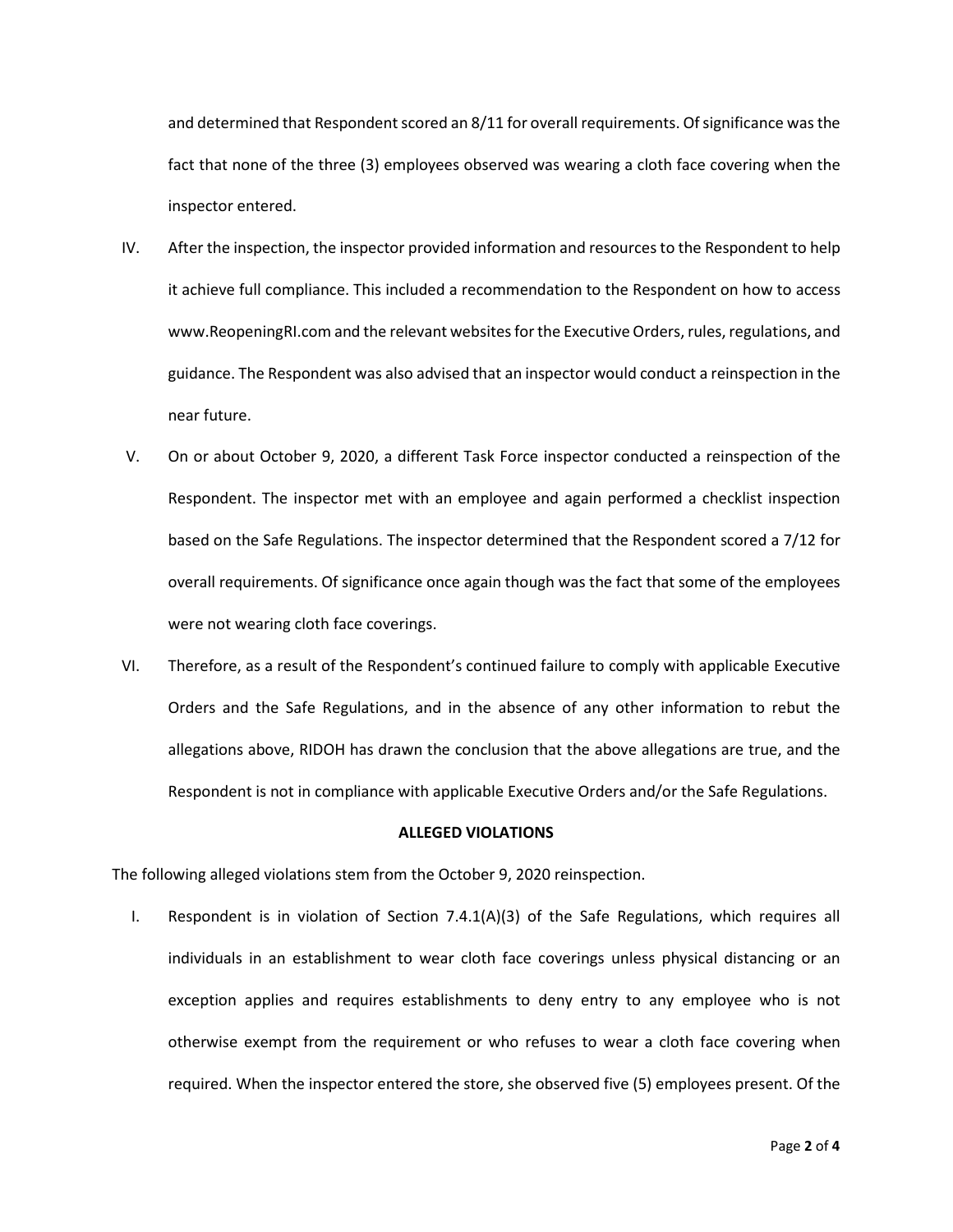five (5), two (2) were not wearing cloth face coverings. Although they both did don a cloth face covering upon seeing the inspector, neither employee claimed an exception, nor was either employee able to continuously maintain physical distancing.

- II. Respondent is in violation of Section 7.4.1(A)(4) of the Safe Regulations, which requires each covered entity to ensure the placement of posters or signs at entry to its establishments educating any individual at the establishment concerning entry screening, required physical distancing, use of cloth face coverings, and other subjects as provided in guidance issued by RIDOH. The inspector observed that although some of the required information was posted at the entry to the establishment, information pertaining to COVID-19 symptoms was missing. The inspector concluded, therefore, that the Respondent failed to ensure the placement of all required posters.
- III. Respondent is in violation of Sections 7.4.1(A)(6) & (7) of the Safe Regulations, which require each covered entity to ensure the performance of environmental cleaning of its establishments once per day and to maintain records documenting such environmental cleaning. Upon request, the Respondent could not produce the required records.
- IV. Respondent is in violation of Section 7.4.1(A)(8) of the Safe Regulations, which requires all covered entities to maintain an employee work log that identifies the full name, phone number, and the date and time of all shifts worked by each employee. This work log must be maintained for at least thirty (30) days. Upon request, Respondent could not produce an employee work log.

#### **ORDER**

It is hereby ORDERED, that on or before the tenth  $(10<sup>th</sup>)$  day from service of this Notice of Violation and Compliance Order, Respondent shall remedy the above cited violations and come into full compliance with applicable Executive Orders and Regulations, by fulfilling the conditions as set forth below:

I. Respondent shall require all employees in its establishment to wear cloth face coverings unless physical distancing can be continuously maintained, or an exception applies. In accordance with